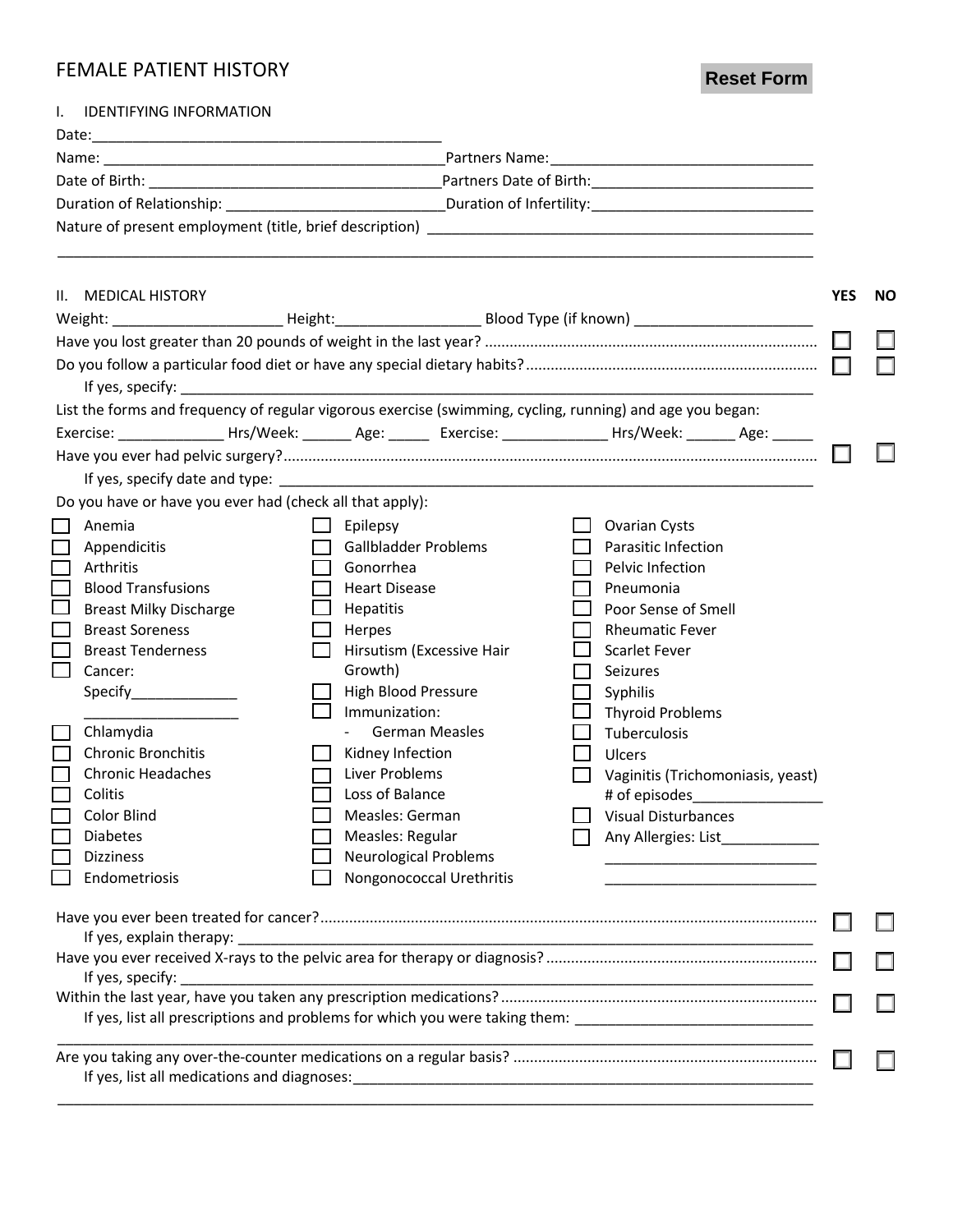|                                                |        | Cigarettes - Number of packs per day | Do you use or have you ever used (check all that apply): |            | Alcohol - How many glasses per week do you usually drink? Wine __________ Beer ________ Cocktails________<br>Illicit or Recreational Drugs (Marijuana, Cocaine, etc.) If you would feel more comfortable not writing |                     |                          |            |           |
|------------------------------------------------|--------|--------------------------------------|----------------------------------------------------------|------------|----------------------------------------------------------------------------------------------------------------------------------------------------------------------------------------------------------------------|---------------------|--------------------------|------------|-----------|
|                                                |        |                                      |                                                          |            | anything down, please discuss this directly with your physician. Specify: __________________________                                                                                                                 |                     |                          |            |           |
| III. MENSTRUAL AND PREGNANCY HISTORY           |        |                                      |                                                          |            |                                                                                                                                                                                                                      |                     |                          | <b>YES</b> | <b>NO</b> |
|                                                |        |                                      |                                                          |            |                                                                                                                                                                                                                      |                     |                          |            |           |
|                                                |        |                                      |                                                          |            |                                                                                                                                                                                                                      |                     |                          |            |           |
|                                                |        |                                      |                                                          |            |                                                                                                                                                                                                                      |                     |                          |            |           |
|                                                |        |                                      |                                                          |            | Are cramps present before, during, or after your period? No                                                                                                                                                          |                     |                          |            |           |
| Are cramps: Mild Moderate Severe               |        |                                      |                                                          |            |                                                                                                                                                                                                                      |                     |                          |            |           |
|                                                |        |                                      |                                                          |            |                                                                                                                                                                                                                      |                     |                          |            |           |
|                                                |        |                                      |                                                          |            |                                                                                                                                                                                                                      |                     |                          |            |           |
|                                                |        |                                      |                                                          |            |                                                                                                                                                                                                                      |                     |                          |            |           |
|                                                |        |                                      |                                                          |            |                                                                                                                                                                                                                      |                     |                          |            |           |
|                                                | When?  | End in                               | End in                                                   | Ectopic    | Infertility therapy                                                                                                                                                                                                  | Baby                | Is current               |            |           |
| Pregnancy                                      | (Year) | Abortion?                            | Miscarriage?                                             | Pregnancy? | required to                                                                                                                                                                                                          | born                | partner                  |            |           |
| 1 <sup>st</sup>                                |        | <b>NA</b>                            | <b>NA</b>                                                | <b>NA</b>  | conceive?<br><b>NA</b>                                                                                                                                                                                               | alive?<br><b>NA</b> | the father?<br><b>NA</b> |            |           |
| 2 <sup>nd</sup>                                |        | <b>NA</b>                            | <b>NA</b>                                                | <b>NA</b>  | <b>NA</b>                                                                                                                                                                                                            | NA                  | <b>NA</b>                |            |           |
| $3^{\text{rd}}$                                |        | NA.                                  | <b>NA</b>                                                | NA.        | <b>NA</b>                                                                                                                                                                                                            | NA                  | <b>NA</b>                |            |           |
| 4 <sup>th</sup>                                |        | <b>NA</b>                            | <b>NA</b>                                                | NA.        | <b>NA</b>                                                                                                                                                                                                            | NA                  | NA                       |            |           |
| 5th                                            |        | <b>NA</b>                            | <b>NA</b>                                                | <b>NA</b>  | <b>NA</b>                                                                                                                                                                                                            | <b>NA</b>           | <b>NA</b>                |            |           |
|                                                |        |                                      |                                                          |            |                                                                                                                                                                                                                      |                     |                          |            |           |
|                                                |        |                                      |                                                          |            |                                                                                                                                                                                                                      |                     |                          |            |           |
|                                                |        |                                      |                                                          |            |                                                                                                                                                                                                                      |                     |                          |            |           |
|                                                |        | If yes, explain                      |                                                          |            |                                                                                                                                                                                                                      |                     |                          |            |           |
| How long have you been trying to get pregnant? |        |                                      |                                                          |            |                                                                                                                                                                                                                      |                     |                          |            |           |
|                                                |        |                                      |                                                          |            |                                                                                                                                                                                                                      |                     |                          |            |           |
| IV. CONTRACEPTIVE/SEXUAL HISTORY               |        |                                      |                                                          |            |                                                                                                                                                                                                                      |                     |                          | <b>YES</b> | <b>NO</b> |
|                                                |        |                                      |                                                          |            | What form of contraception do you use now or have you used in the past? Check all that apply:                                                                                                                        |                     |                          |            |           |
| Pills Name:                                    |        |                                      |                                                          |            |                                                                                                                                                                                                                      |                     |                          |            |           |
|                                                |        |                                      |                                                          |            |                                                                                                                                                                                                                      |                     |                          |            |           |
|                                                |        |                                      |                                                          |            | For each contraceptive method used, specify length of use and reason for discontinuation:                                                                                                                            |                     |                          |            |           |
| Method                                         |        | Length of Use                        |                                                          |            | Reason for Discontinuation                                                                                                                                                                                           |                     |                          |            |           |
|                                                |        |                                      |                                                          |            |                                                                                                                                                                                                                      |                     |                          |            |           |
|                                                |        |                                      |                                                          |            |                                                                                                                                                                                                                      |                     |                          |            |           |
|                                                |        |                                      |                                                          |            |                                                                                                                                                                                                                      |                     |                          |            |           |
|                                                |        |                                      |                                                          |            | If you have ever been on oral contraceptives (pills), were your periods regular after stopping the pills?                                                                                                            |                     |                          |            |           |
|                                                |        |                                      |                                                          |            |                                                                                                                                                                                                                      |                     |                          |            |           |
|                                                |        |                                      |                                                          |            |                                                                                                                                                                                                                      |                     |                          |            |           |
|                                                |        |                                      |                                                          |            |                                                                                                                                                                                                                      |                     |                          |            |           |
| If yes, which one?                             |        |                                      |                                                          |            |                                                                                                                                                                                                                      |                     |                          |            |           |
|                                                |        |                                      |                                                          |            |                                                                                                                                                                                                                      |                     |                          |            |           |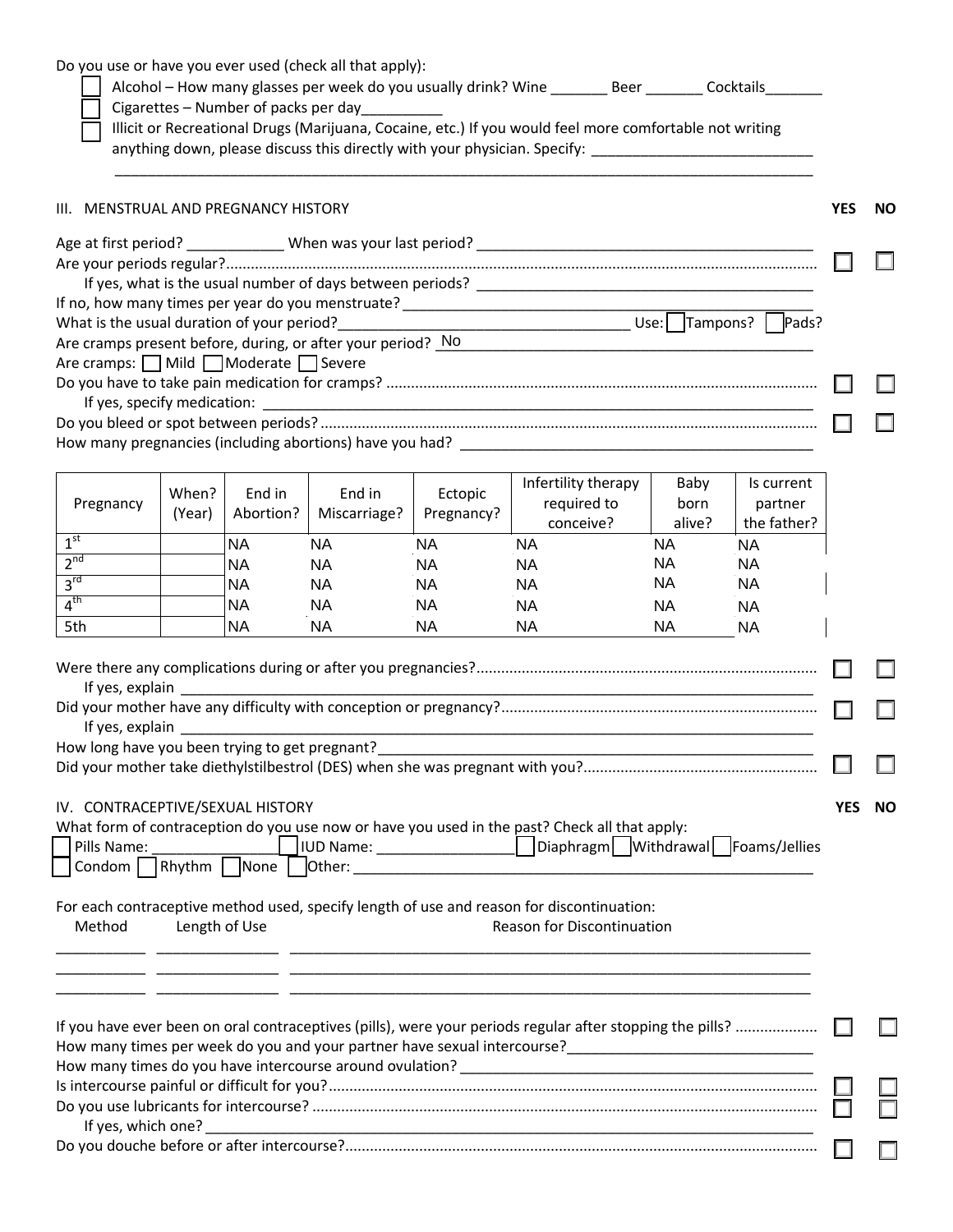| VI. HISTORY OF FERTILITY THERAPY<br><b>YES</b><br><b>NO</b><br>If yes, who was your physician?<br>What cause of infertility was diagnosed? Notified a state of the state of the state of the state of the state of the state of the state of the state of the state of the state of the state of the state of the state of the s<br>What drugs have you taken for infertility? Check all that apply:<br>Clomiphene citrate (Serophene®, Clomid®)<br>hCG (Profasi®, A.P.L. ®)<br>bromocriptine (Parlodel®)<br>hMG (Pergonal®)<br>danazol (Danocrine®)<br>estrogens<br>urofollitropin or FSH (Metrodin®)<br>progesterone<br>Other - Specify _____________________________<br>prednisone (or cortisone-like drugs)<br>antibiotics<br>None<br>GnRH or LHRH (Factrel®)<br>Which of the following tests have you had performed? Check all that apply and the results if known:<br><b>BBT</b><br><b>Postcoital Test</b><br>Hormonal Assays (FSH, LH, prolactin, estrogen<br>DHEA-S, testosterone, progesterone)<br><b>Endometrial Biopsy</b><br>Hysterosalpingogram<br>Ultrasound<br>Antibodies<br>Laparoscopy, Hysteroscopy<br>Mycoplasm/Chlamydia Cultures<br><b>Thyroid Tests</b><br>If yes, when? |  | V. FAMILY HISTORY |  |  | <b>YES</b> | <b>NO</b> |
|------------------------------------------------------------------------------------------------------------------------------------------------------------------------------------------------------------------------------------------------------------------------------------------------------------------------------------------------------------------------------------------------------------------------------------------------------------------------------------------------------------------------------------------------------------------------------------------------------------------------------------------------------------------------------------------------------------------------------------------------------------------------------------------------------------------------------------------------------------------------------------------------------------------------------------------------------------------------------------------------------------------------------------------------------------------------------------------------------------------------------------------------------------------------------------------------|--|-------------------|--|--|------------|-----------|
|                                                                                                                                                                                                                                                                                                                                                                                                                                                                                                                                                                                                                                                                                                                                                                                                                                                                                                                                                                                                                                                                                                                                                                                                |  |                   |  |  |            |           |
|                                                                                                                                                                                                                                                                                                                                                                                                                                                                                                                                                                                                                                                                                                                                                                                                                                                                                                                                                                                                                                                                                                                                                                                                |  |                   |  |  |            |           |
|                                                                                                                                                                                                                                                                                                                                                                                                                                                                                                                                                                                                                                                                                                                                                                                                                                                                                                                                                                                                                                                                                                                                                                                                |  |                   |  |  |            |           |
|                                                                                                                                                                                                                                                                                                                                                                                                                                                                                                                                                                                                                                                                                                                                                                                                                                                                                                                                                                                                                                                                                                                                                                                                |  |                   |  |  |            |           |
|                                                                                                                                                                                                                                                                                                                                                                                                                                                                                                                                                                                                                                                                                                                                                                                                                                                                                                                                                                                                                                                                                                                                                                                                |  |                   |  |  |            |           |
|                                                                                                                                                                                                                                                                                                                                                                                                                                                                                                                                                                                                                                                                                                                                                                                                                                                                                                                                                                                                                                                                                                                                                                                                |  |                   |  |  |            |           |
|                                                                                                                                                                                                                                                                                                                                                                                                                                                                                                                                                                                                                                                                                                                                                                                                                                                                                                                                                                                                                                                                                                                                                                                                |  |                   |  |  |            |           |
|                                                                                                                                                                                                                                                                                                                                                                                                                                                                                                                                                                                                                                                                                                                                                                                                                                                                                                                                                                                                                                                                                                                                                                                                |  |                   |  |  |            |           |
|                                                                                                                                                                                                                                                                                                                                                                                                                                                                                                                                                                                                                                                                                                                                                                                                                                                                                                                                                                                                                                                                                                                                                                                                |  |                   |  |  |            |           |
|                                                                                                                                                                                                                                                                                                                                                                                                                                                                                                                                                                                                                                                                                                                                                                                                                                                                                                                                                                                                                                                                                                                                                                                                |  |                   |  |  |            |           |
|                                                                                                                                                                                                                                                                                                                                                                                                                                                                                                                                                                                                                                                                                                                                                                                                                                                                                                                                                                                                                                                                                                                                                                                                |  |                   |  |  |            |           |
|                                                                                                                                                                                                                                                                                                                                                                                                                                                                                                                                                                                                                                                                                                                                                                                                                                                                                                                                                                                                                                                                                                                                                                                                |  |                   |  |  |            |           |
|                                                                                                                                                                                                                                                                                                                                                                                                                                                                                                                                                                                                                                                                                                                                                                                                                                                                                                                                                                                                                                                                                                                                                                                                |  |                   |  |  |            |           |
|                                                                                                                                                                                                                                                                                                                                                                                                                                                                                                                                                                                                                                                                                                                                                                                                                                                                                                                                                                                                                                                                                                                                                                                                |  |                   |  |  |            |           |
|                                                                                                                                                                                                                                                                                                                                                                                                                                                                                                                                                                                                                                                                                                                                                                                                                                                                                                                                                                                                                                                                                                                                                                                                |  |                   |  |  |            |           |
|                                                                                                                                                                                                                                                                                                                                                                                                                                                                                                                                                                                                                                                                                                                                                                                                                                                                                                                                                                                                                                                                                                                                                                                                |  |                   |  |  |            |           |
|                                                                                                                                                                                                                                                                                                                                                                                                                                                                                                                                                                                                                                                                                                                                                                                                                                                                                                                                                                                                                                                                                                                                                                                                |  |                   |  |  |            |           |
|                                                                                                                                                                                                                                                                                                                                                                                                                                                                                                                                                                                                                                                                                                                                                                                                                                                                                                                                                                                                                                                                                                                                                                                                |  |                   |  |  |            |           |
|                                                                                                                                                                                                                                                                                                                                                                                                                                                                                                                                                                                                                                                                                                                                                                                                                                                                                                                                                                                                                                                                                                                                                                                                |  |                   |  |  |            |           |
|                                                                                                                                                                                                                                                                                                                                                                                                                                                                                                                                                                                                                                                                                                                                                                                                                                                                                                                                                                                                                                                                                                                                                                                                |  |                   |  |  |            |           |
|                                                                                                                                                                                                                                                                                                                                                                                                                                                                                                                                                                                                                                                                                                                                                                                                                                                                                                                                                                                                                                                                                                                                                                                                |  |                   |  |  |            |           |
|                                                                                                                                                                                                                                                                                                                                                                                                                                                                                                                                                                                                                                                                                                                                                                                                                                                                                                                                                                                                                                                                                                                                                                                                |  |                   |  |  |            |           |
|                                                                                                                                                                                                                                                                                                                                                                                                                                                                                                                                                                                                                                                                                                                                                                                                                                                                                                                                                                                                                                                                                                                                                                                                |  |                   |  |  |            |           |
|                                                                                                                                                                                                                                                                                                                                                                                                                                                                                                                                                                                                                                                                                                                                                                                                                                                                                                                                                                                                                                                                                                                                                                                                |  |                   |  |  |            |           |
|                                                                                                                                                                                                                                                                                                                                                                                                                                                                                                                                                                                                                                                                                                                                                                                                                                                                                                                                                                                                                                                                                                                                                                                                |  |                   |  |  |            |           |
|                                                                                                                                                                                                                                                                                                                                                                                                                                                                                                                                                                                                                                                                                                                                                                                                                                                                                                                                                                                                                                                                                                                                                                                                |  |                   |  |  |            |           |
|                                                                                                                                                                                                                                                                                                                                                                                                                                                                                                                                                                                                                                                                                                                                                                                                                                                                                                                                                                                                                                                                                                                                                                                                |  |                   |  |  |            |           |
|                                                                                                                                                                                                                                                                                                                                                                                                                                                                                                                                                                                                                                                                                                                                                                                                                                                                                                                                                                                                                                                                                                                                                                                                |  |                   |  |  |            |           |
|                                                                                                                                                                                                                                                                                                                                                                                                                                                                                                                                                                                                                                                                                                                                                                                                                                                                                                                                                                                                                                                                                                                                                                                                |  |                   |  |  |            |           |
|                                                                                                                                                                                                                                                                                                                                                                                                                                                                                                                                                                                                                                                                                                                                                                                                                                                                                                                                                                                                                                                                                                                                                                                                |  |                   |  |  |            |           |
|                                                                                                                                                                                                                                                                                                                                                                                                                                                                                                                                                                                                                                                                                                                                                                                                                                                                                                                                                                                                                                                                                                                                                                                                |  |                   |  |  |            |           |
|                                                                                                                                                                                                                                                                                                                                                                                                                                                                                                                                                                                                                                                                                                                                                                                                                                                                                                                                                                                                                                                                                                                                                                                                |  |                   |  |  |            |           |
|                                                                                                                                                                                                                                                                                                                                                                                                                                                                                                                                                                                                                                                                                                                                                                                                                                                                                                                                                                                                                                                                                                                                                                                                |  |                   |  |  |            |           |
|                                                                                                                                                                                                                                                                                                                                                                                                                                                                                                                                                                                                                                                                                                                                                                                                                                                                                                                                                                                                                                                                                                                                                                                                |  |                   |  |  |            |           |
|                                                                                                                                                                                                                                                                                                                                                                                                                                                                                                                                                                                                                                                                                                                                                                                                                                                                                                                                                                                                                                                                                                                                                                                                |  |                   |  |  |            |           |
|                                                                                                                                                                                                                                                                                                                                                                                                                                                                                                                                                                                                                                                                                                                                                                                                                                                                                                                                                                                                                                                                                                                                                                                                |  |                   |  |  |            |           |
|                                                                                                                                                                                                                                                                                                                                                                                                                                                                                                                                                                                                                                                                                                                                                                                                                                                                                                                                                                                                                                                                                                                                                                                                |  |                   |  |  |            |           |
|                                                                                                                                                                                                                                                                                                                                                                                                                                                                                                                                                                                                                                                                                                                                                                                                                                                                                                                                                                                                                                                                                                                                                                                                |  |                   |  |  |            |           |
|                                                                                                                                                                                                                                                                                                                                                                                                                                                                                                                                                                                                                                                                                                                                                                                                                                                                                                                                                                                                                                                                                                                                                                                                |  |                   |  |  |            |           |
|                                                                                                                                                                                                                                                                                                                                                                                                                                                                                                                                                                                                                                                                                                                                                                                                                                                                                                                                                                                                                                                                                                                                                                                                |  |                   |  |  |            |           |
|                                                                                                                                                                                                                                                                                                                                                                                                                                                                                                                                                                                                                                                                                                                                                                                                                                                                                                                                                                                                                                                                                                                                                                                                |  |                   |  |  |            |           |
|                                                                                                                                                                                                                                                                                                                                                                                                                                                                                                                                                                                                                                                                                                                                                                                                                                                                                                                                                                                                                                                                                                                                                                                                |  |                   |  |  |            |           |
|                                                                                                                                                                                                                                                                                                                                                                                                                                                                                                                                                                                                                                                                                                                                                                                                                                                                                                                                                                                                                                                                                                                                                                                                |  |                   |  |  |            |           |
|                                                                                                                                                                                                                                                                                                                                                                                                                                                                                                                                                                                                                                                                                                                                                                                                                                                                                                                                                                                                                                                                                                                                                                                                |  |                   |  |  |            |           |
|                                                                                                                                                                                                                                                                                                                                                                                                                                                                                                                                                                                                                                                                                                                                                                                                                                                                                                                                                                                                                                                                                                                                                                                                |  |                   |  |  |            |           |
|                                                                                                                                                                                                                                                                                                                                                                                                                                                                                                                                                                                                                                                                                                                                                                                                                                                                                                                                                                                                                                                                                                                                                                                                |  |                   |  |  |            |           |
|                                                                                                                                                                                                                                                                                                                                                                                                                                                                                                                                                                                                                                                                                                                                                                                                                                                                                                                                                                                                                                                                                                                                                                                                |  |                   |  |  |            |           |